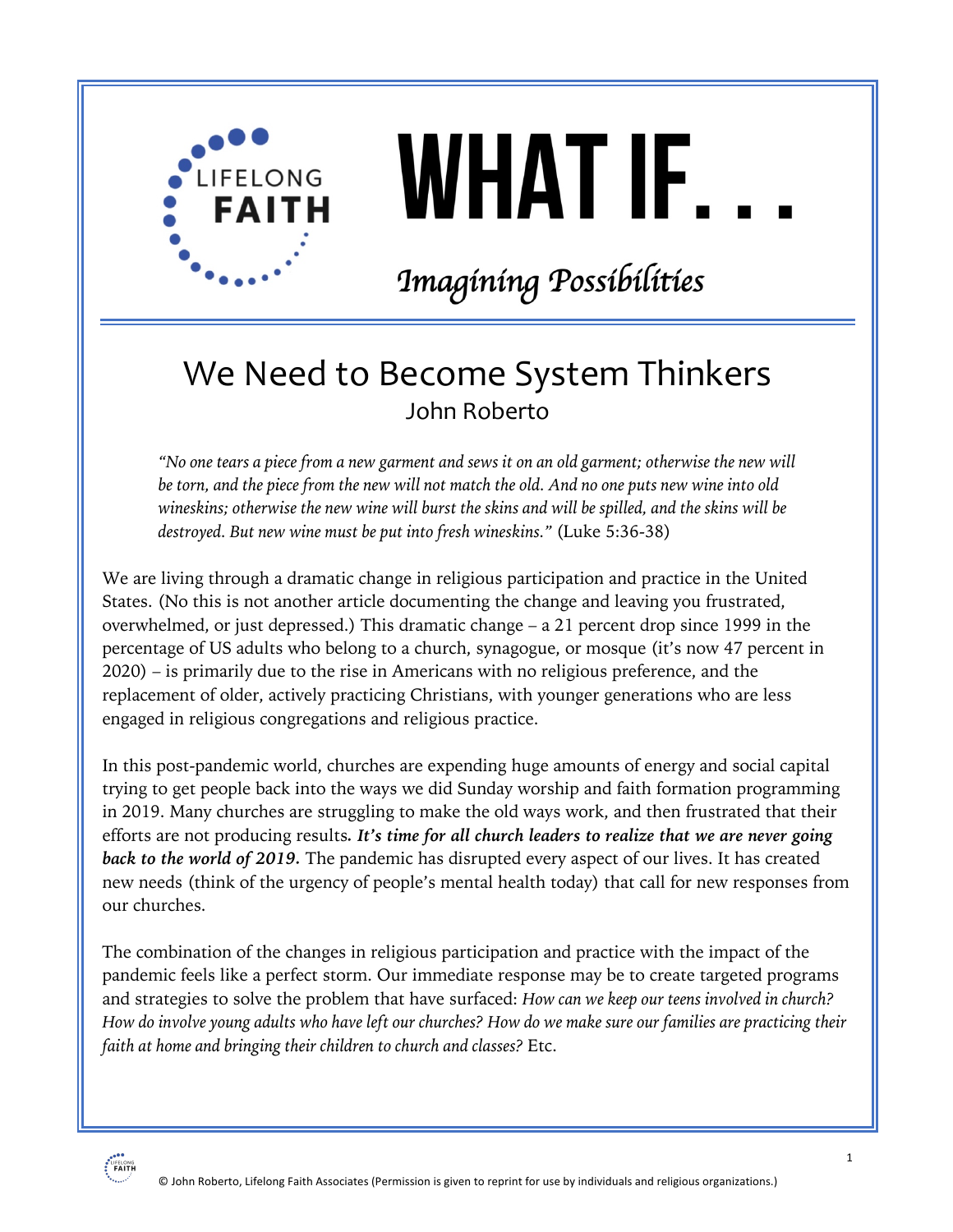While the initiatives that are created may be excellent, they are not systemic. They make us think the problem lies with the people – teens or young adults or parents –and all we need to do is design something to "fix" the problem. In large part, the changing religious participation and practice trend is a failure of the whole system of faith forming in churches. *This trend is a religious belonging challenge; a religious identity challenge; a religious content challenge, and an educational approaches and methods challenge.* Nothing short of re-thinking everything we do will address this challenge.

#### *So, how can a lifelong and life-wide approach to faith formation provide a systemic response to addressing the challenges of religious change and post-pandemic life?*

Systems thinking is a way of helping us view a church's faith forming systems from a broad perspective that includes seeing the whole life span and the context of people's lives today, rather than seeing only specific issues or concerns (e.g., we've got to solve the youth problem). By focusing on the entire system of faith formation, we can attempt to identify solutions that address as many problems as possible in the system. The positive effect of those solutions leverages improvement throughout the system. Thus, they are called "leverage points" in the system. This priority on the entire system and its leverage points is called whole systems thinking.

#### How Can We Think Systemically and Create Leverage Points?

Here are five ways to think and plan systemically, and create leverage points or bright spots that can improve everything your church does in faith formation.

**First**, become goal-centered, rather than program-centered. Envision your church's goals for maturing in faith for lifetime and design faith formation to make these goals a reality in people's lives. Consider:

- ! What is your vision of maturing in faith and discipleship for a lifetime?
- ! Toward what ends or goals are your church's faith formation efforts directed?
- ! What is your church try to accomplish in the lives of people at each stage of life from childhood to older adulthood?

**Second,** develop a lifelong mindset. See every age and stage of life connected to the whole life span and the other five generations. Don't try to design or improve faith formation with adolescents without considering their family's faith, childhood faith formation, and the challenges that teens will face living their Christian faith in their 20s. Don't try to design or improve faith formation with adults in their 60s and 70s without considering their connections to other generations in the church and in their family (e.g., many are grandparents).

**Third**, start early in life and engage the whole family (three generations: children, parents, and grandparents) throughout the childhood years. We need to start early in the family and build a foundation for a life of faith in the new generation if we hope to address the decline in passing on